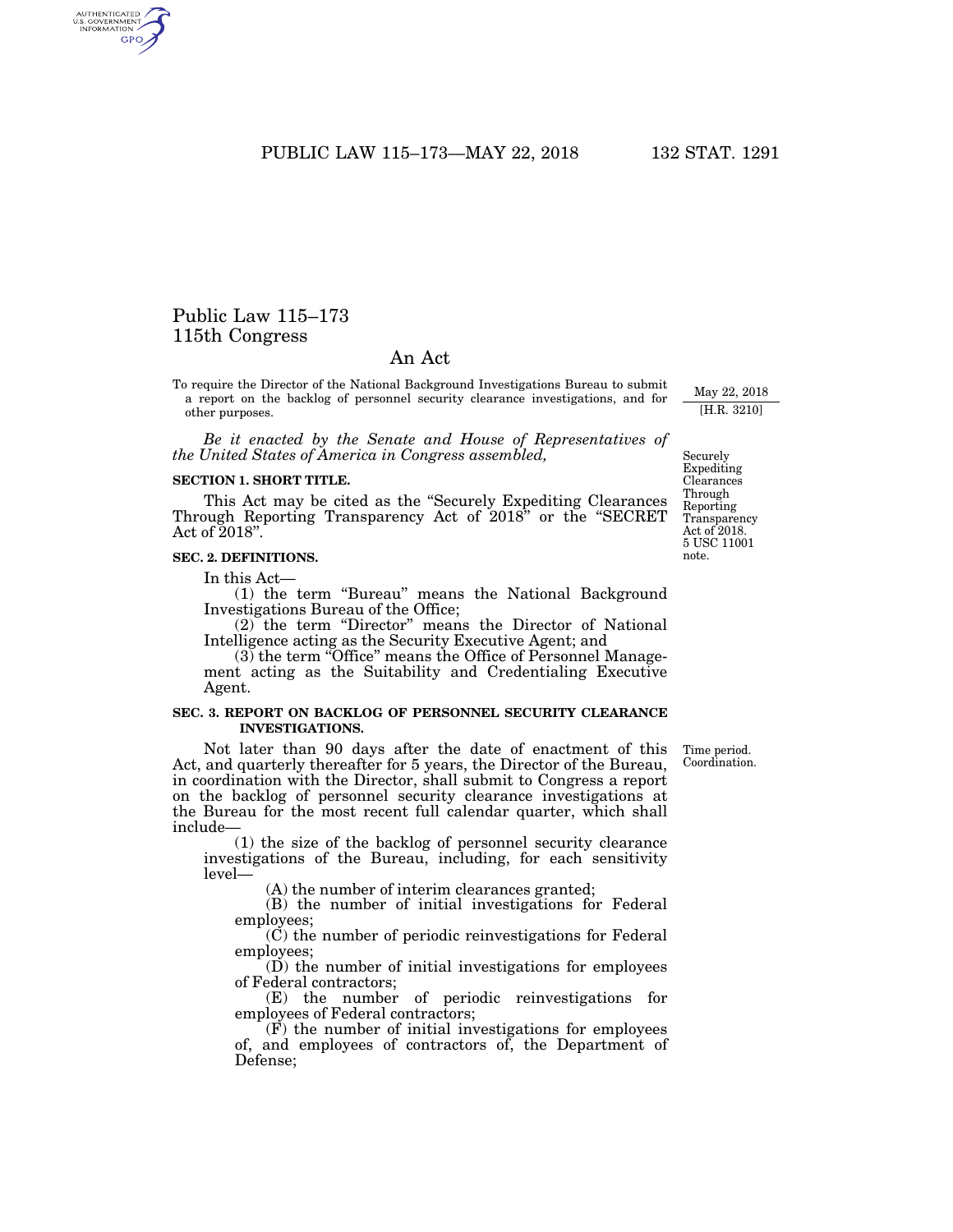(G) the number of periodic reinvestigations for employees of and employees of contractors of the Department of Defense;

(H) the number of employees of the Bureau conducting background investigations for the Bureau; and

(I) the number of employees of contractors of the Bureau conducting background investigations for the Bureau;

(2) the average length of time, for each sensitivity level, for the Bureau to carry out an initial investigation and a periodic reinvestigation;

(3) a discussion of the factors contributing to the average length of time to carry out an initial investigation and a periodic reinvestigation;

(4) a backlog mitigation plan, which shall include—

(A) the identification of the cause of, and recommendations to remedy, the backlog at the Bureau;

(B) the steps the Director of the Bureau shall take to reduce the backlog;

(C) process reforms to improve efficiencies in, and the quality of, background investigations by the Bureau; and

(D) a projection of when the backlog at the Bureau will be sufficiently reduced to meet required timeliness standards; and

(5) a description of improvements in the information and data security of the Bureau.

Coordination.

Recommendations. Plan.

# **SEC. 4. REPORT ON SECURITY CLEARANCE INVESTIGATIONS OF PER-SONNEL OF THE EXECUTIVE OFFICE OF THE PRESIDENT.**

Not later than 90 days after the date of enactment of this Act, the Director of the Office of Administration of the Executive Office of the President, in coordination with the Director and the Director of the Office, shall submit to Congress a report that explains the process for conducting and adjudicating security clearance investigations for personnel of the Executive Office of the President, including personnel of the White House Office.

#### **SEC. 5. REPORT ON COSTS ASSOCIATED WITH BIFURCATED BACK-GROUND INVESTIGATION SYSTEMS.**

Not later than 120 days after the date of enactment of this Act, the Director of the Office, in consultation with the other members of the Suitability and Security Clearance Performance Accountability Council established under Executive Order 13467 (73 Fed. Reg. 38103) and the Under Secretary of Defense for Intelligence, shall submit to Congress a report on the cost of maintaining comprehensive background investigations capability within the Office under the control or direction of the Bureau and a background investigations capability for Department of Defense personnel under the control or direction of the Department of Defense for implementation of the plan referenced in section 925 of the National Defense Authorization Act for Fiscal Year 2018 (Public Law 115– 91), as compared to the cost of sustaining a single Governmentwide background investigations enterprise.

### **SEC. 6. REPORTS ON CONTINUOUS EVALUATION, RECIPROCITY, AND TIMELINESS MEASURES.**

Not later than 120 days after the date of enactment of this Act, the Director shall submit to Congress reports that provide—

Consultation.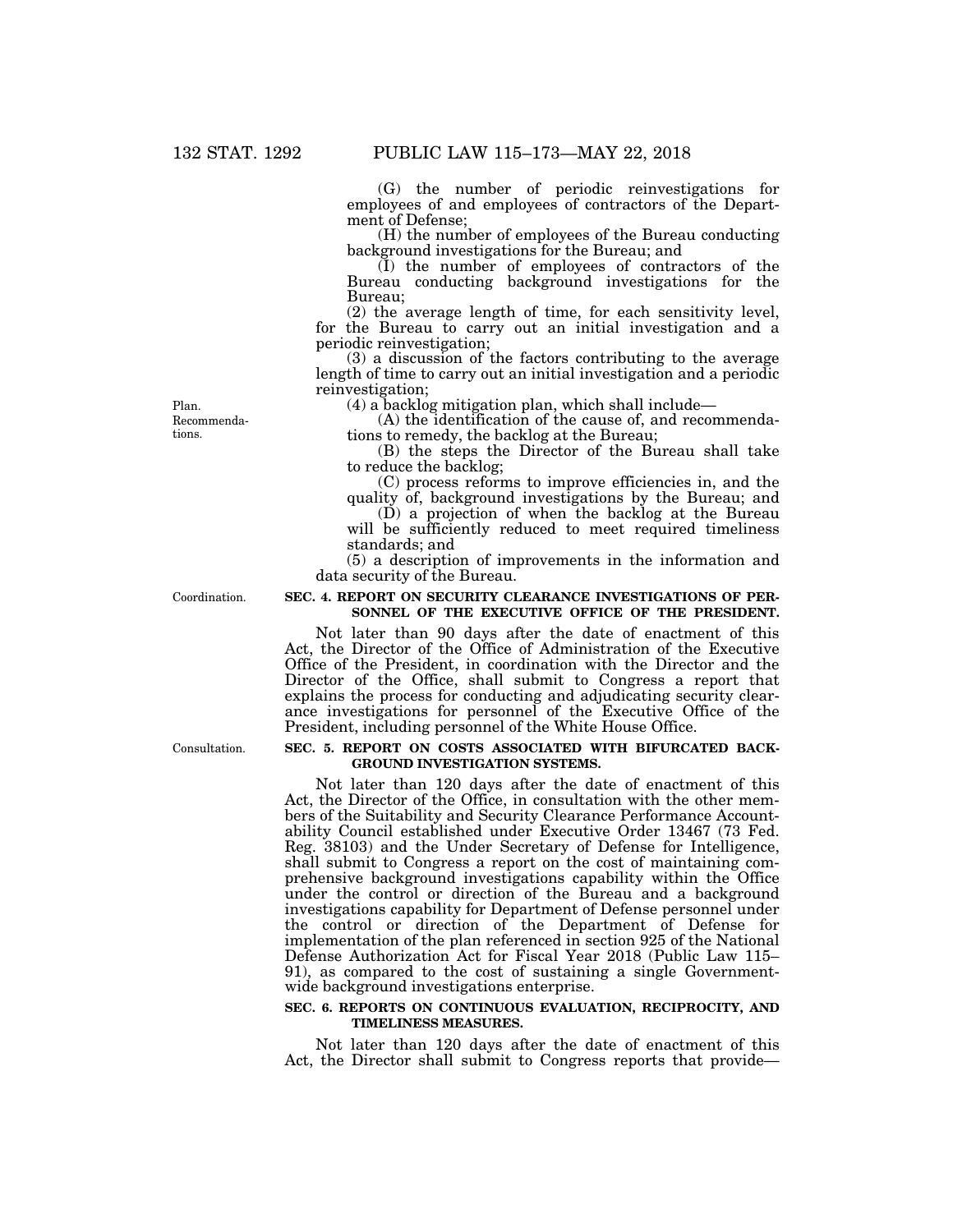(1) the status of implementing continuous evaluation Government-wide, including—

(A) the number of agencies with continuous evaluation programs and how many of those programs are currently conducting automated records checks of the required data sources as identified by the Director; and

(B) a discussion of the barriers for agencies to implement continuous evaluation programs, including any requirement under a statute, regulation, Executive Order, or other administrative requirement;

(2) a detailed explanation of efforts by agencies to meet requirements for reciprocal recognition to access classified information, including—

(A) the range of the length of time for agencies to grant reciprocal recognition to access classified information;

(B) additional requirements for reinvestigations or readjudications, by agency; and

(C) any other barriers to the timely granting of reciprocity, by agency, including any requirement under a statute, regulation, Executive Order, or other administrative requirement; and

(3) a review of whether the schedule for processing security Review. clearances under section 3001 of the Intelligence Reform and Terrorism Prevention Act of 2004 (50 U.S.C. 3341) should be modified.

# **SEC. 7. REVIEW AND UPDATE OF POSITION DESIGNATION GUIDANCE.**

(a) DEFINITIONS.—In this section—

(1) the term ''agency'' has the meaning given the term in Executive Order 13467 (73 Fed. Reg. 38103), or any successor thereto;

(2) the term ''appropriate congressional committees'' means—

(A) the Committee on Homeland Security and Governmental Affairs and the Select Committee on Intelligence of the Senate; and

(B) the Committee on Oversight and Government Reform and the Permanent Select Committee on Intelligence of the House of Representatives;

(3) the term ''background investigation'' means any investigation required for the purpose of determining the—

 $(A)$  eligibility of a covered individual for logical and physical access to Federally controlled facilities or information systems;

(B) suitability or fitness of a covered individual for Federal employment;

(C) eligibility of a covered individual for access to classified information or to hold a national security sensitive position; or

(D) fitness of a covered individual to perform work for or on behalf of the United States Government as a contractor employee; and

(4) the term ''covered individual''—

(A) means a person who performs work for or on behalf of the executive branch or seeks to perform work for or on behalf of the executive branch;

(B) is not limited to Federal employees;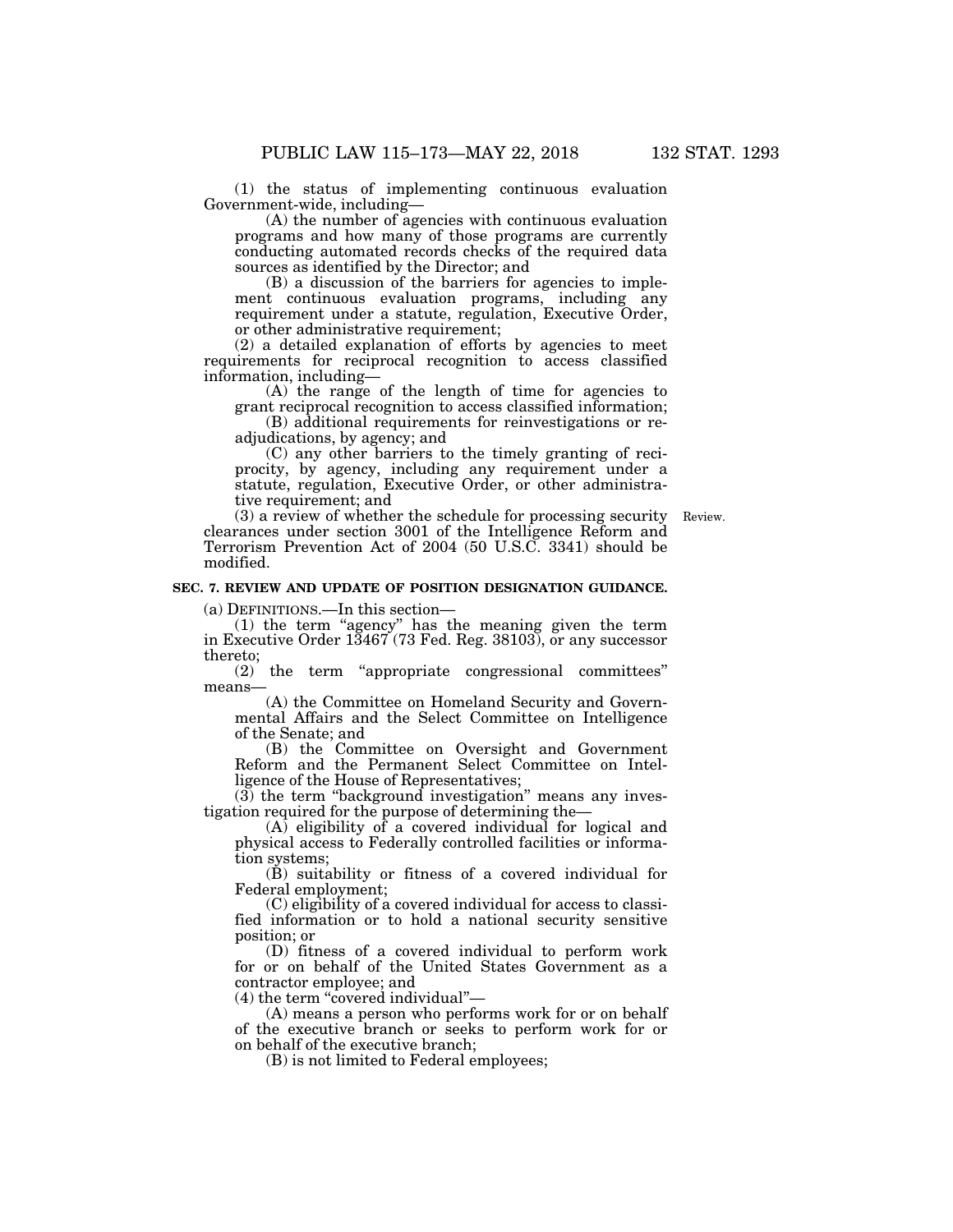(C) includes all persons, not excluded under subparagraph (D), who require eligibility for access to classified information or eligibility to hold a sensitive position, including, but not limited to, contractors, subcontractors, licensees, certificate holders, grantees, experts, consultants, and government employees; and

 $(D)$  does not include—

(i) the President;

(ii) employees of the President under section 105 or 107 of title 3, United States Code (except to the extent otherwise directed by the President);

(iii) the Vice President; or

(iv) employees of the Vice President under section 106 of title 3, United States Code, or an annual legislative branch appropriations Act (except to the extent otherwise directed by the Vice President).

(b) REVIEW AND UPDATING.—

(1) INITIAL REVIEW AND UPDATE OF GUIDANCE.—Not later than 180 days after the date of enactment of this Act, the Director and the Director of the Office shall review and make recommendations to Congress and the President as appropriate to issue guidance to assist agencies in determining—

(A) position sensitivity designation; and

(B) the appropriate background investigation to initiate for each position designation.

(2) REVIEWS AND REVISIONS OF POSITION DESIGNATIONS.— Not less frequently than every 4 years, the President, acting through relevant agencies (as determined by the President) and in accordance with the guidance described in paragraph (1), shall review and, if necessary, revise the position designation of positions within agencies.

(c) REPORTS TO CONGRESS.—Not later than 30 days after completing a review under subsection (b)(2), the President shall submit to the appropriate congressional committees a report on—

 $(1)$  any issues identified in the review; and

(2) the number of position designations revised as a result of the review.

Deadline. Recommendations. Determinations.

Time period. President. Determination.

President.